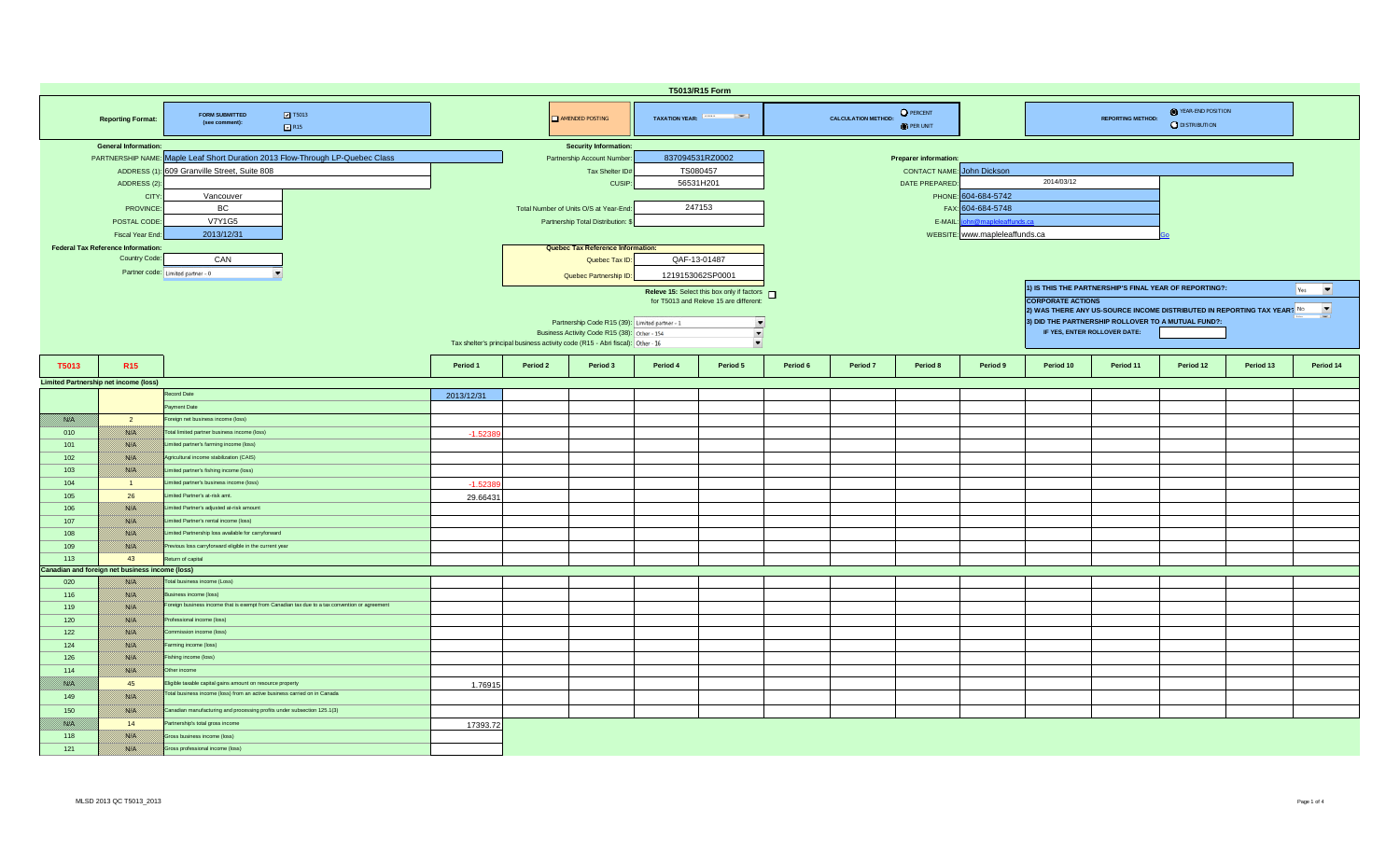| T5013                                                 | R <sub>15</sub>                                                                     |                                                                                                 | Period 1 | Period 2 | Period 3 | Period 4 | Period 5 | Period 6 | Period 7 | Period 8 | Period 9 | Period 10 | Period 11 | Period 12 | Period 13 | Period 14 |
|-------------------------------------------------------|-------------------------------------------------------------------------------------|-------------------------------------------------------------------------------------------------|----------|----------|----------|----------|----------|----------|----------|----------|----------|-----------|-----------|-----------|-----------|-----------|
| 123                                                   | <u> Bishkil</u>                                                                     | Gross commission income (loss)                                                                  |          |          |          |          |          |          |          |          |          |           |           |           |           |           |
| 125                                                   |                                                                                     | Gross farming income (loss)                                                                     |          |          |          |          |          |          |          |          |          |           |           |           |           |           |
| 127                                                   | //ssisk/                                                                            | Gross fishing income (loss)                                                                     |          |          |          |          |          |          |          |          |          |           |           |           |           |           |
|                                                       |                                                                                     | >>> Canadian and foreign net business income (loss) - Jurisdiction Allocation                   |          |          |          |          |          |          |          |          |          |           |           |           |           |           |
| $\overline{\phantom{a}}$                              |                                                                                     |                                                                                                 |          |          |          |          |          |          |          |          |          |           |           |           |           |           |
| $\blacktriangledown$                                  |                                                                                     |                                                                                                 |          |          |          |          |          |          |          |          |          |           |           |           |           |           |
| $\blacktriangledown$                                  |                                                                                     |                                                                                                 |          |          |          |          |          |          |          |          |          |           |           |           |           |           |
| $\blacktriangledown$                                  |                                                                                     |                                                                                                 |          |          |          |          |          |          |          |          |          |           |           |           |           |           |
| $\blacktriangledown$                                  |                                                                                     |                                                                                                 |          |          |          |          |          |          |          |          |          |           |           |           |           |           |
| $\overline{\phantom{a}}$                              |                                                                                     |                                                                                                 |          |          |          |          |          |          |          |          |          |           |           |           |           |           |
| $\overline{\phantom{a}}$                              |                                                                                     |                                                                                                 |          |          |          |          |          |          |          |          |          |           |           |           |           |           |
| Canadian and foreign investments and carrying charges |                                                                                     |                                                                                                 |          |          |          |          |          |          |          |          |          |           |           |           |           |           |
| 110                                                   | $\overline{\mathbf{3}}$                                                             | Canadian and foreign net rental income (loss)                                                   |          |          |          |          |          |          |          |          |          |           |           |           |           |           |
| 111                                                   | $\overline{4}$                                                                      | Foreign net rental income (loss)                                                                |          |          |          |          |          |          |          |          |          |           |           |           |           |           |
| 112                                                   | <u> Bishi k</u>                                                                     | Foreign net rental income that is exempt from Canadian tax due to a tax convention or agreement |          |          |          |          |          |          |          |          |          |           |           |           |           |           |
| 117                                                   | <u> Biskopi (</u>                                                                   | Gross Canadian and foreign rental income                                                        |          |          |          |          |          |          |          |          |          |           |           |           |           |           |
| 128                                                   | 7 <sup>7</sup>                                                                      | nterest from Canadian sources                                                                   | 0.07038  |          |          |          |          |          |          |          |          |           |           |           |           |           |
| 146                                                   | 7 <sup>7</sup>                                                                      | Other investment income                                                                         |          |          |          |          |          |          |          |          |          |           |           |           |           |           |
| 129                                                   | 6 <b>B</b>                                                                          | Actual amount of dividends (other than eligible dividends)                                      |          |          |          |          |          |          |          |          |          |           |           |           |           |           |
| 132                                                   | <b>6A</b>                                                                           | Actual amount of eligible dividends                                                             |          |          |          |          |          |          |          |          |          |           |           |           |           |           |
| 135                                                   | 8 <sup>1</sup>                                                                      | Foreign dividend and interest income                                                            |          |          |          |          |          |          |          |          |          |           |           |           |           |           |
| 137                                                   | 13                                                                                  | Business investment loss                                                                        |          |          |          |          |          |          |          |          |          |           |           |           |           |           |
| 145                                                   | 15B                                                                                 | Dividend rental arrangement compensation payments                                               |          |          |          |          |          |          |          |          |          |           |           |           |           |           |
| 210                                                   | <b>15A</b>                                                                          | Total carrying charges                                                                          |          |          |          |          |          |          |          |          |          |           |           |           |           |           |
|                                                       | >>> Canadian and foreign investments and carrying charges - Jurisdiction allocation |                                                                                                 |          |          |          |          |          |          |          |          |          |           |           |           |           |           |
| $\blacktriangledown$                                  |                                                                                     |                                                                                                 |          |          |          |          |          |          |          |          |          |           |           |           |           |           |
| $\overline{\phantom{a}}$                              |                                                                                     |                                                                                                 |          |          |          |          |          |          |          |          |          |           |           |           |           |           |
| $\blacktriangledown$                                  |                                                                                     |                                                                                                 |          |          |          |          |          |          |          |          |          |           |           |           |           |           |
| $\overline{\phantom{a}}$                              |                                                                                     |                                                                                                 |          |          |          |          |          |          |          |          |          |           |           |           |           |           |
| $\blacktriangledown$                                  |                                                                                     |                                                                                                 |          |          |          |          |          |          |          |          |          |           |           |           |           |           |
| $\blacktriangledown$                                  |                                                                                     |                                                                                                 |          |          |          |          |          |          |          |          |          |           |           |           |           |           |
| Other amounts and information                         |                                                                                     |                                                                                                 |          |          |          |          |          |          |          |          |          |           |           |           |           |           |
| 030                                                   | 28. S                                                                               | Total capital gain (loss)                                                                       |          |          |          |          |          |          |          |          |          |           |           |           |           |           |
| 151                                                   | 10                                                                                  | Capital gains (losses) [R15: used to calculate the deduction]                                   |          |          |          |          |          |          |          |          |          |           |           |           |           |           |
| 151                                                   | 12                                                                                  | Capital gains (losses) [R15: not used to calculate the deduction]                               | 4.59394  |          |          |          |          |          |          |          |          |           |           |           |           |           |
| 159                                                   | $-11$                                                                               | Capital gains reserve                                                                           |          |          |          |          |          |          |          |          |          |           |           |           |           |           |
| 040                                                   | 5 <sup>5</sup>                                                                      | Capital cost allowance                                                                          |          |          |          |          |          |          |          |          |          |           |           |           |           |           |
| 788. E                                                | 9                                                                                   | Patronage dividends from a cooperative                                                          |          |          |          |          |          |          |          |          |          |           |           |           |           |           |
|                                                       | 16                                                                                  | Quebec income tax withheld at source                                                            |          |          |          |          |          |          |          |          |          |           |           |           |           |           |
|                                                       | 34                                                                                  | R15: Exploration expenses - Northern Quebec                                                     |          |          |          |          |          |          |          |          |          |           |           |           |           |           |
| <u> British</u>                                       | 21B                                                                                 | vestment tax credit (R15 only: Other Property)                                                  |          |          |          |          |          |          |          |          |          |           |           |           |           |           |
| <b>BARA</b>                                           | 24A                                                                                 | Member Corp's share of debt                                                                     |          |          |          |          |          |          |          |          |          |           |           |           |           |           |
| <b>BALLA</b>                                          | 24B                                                                                 | Member Corp's share of qualified property                                                       |          |          |          |          |          |          |          |          |          |           |           |           |           |           |
| 788. V                                                | <b>24C</b>                                                                          | Member Corp's share of total assets                                                             |          |          |          |          |          |          |          |          |          |           |           |           |           |           |
| Bibliotha                                             | 27                                                                                  | Limited Partnership Loss                                                                        |          |          |          |          |          |          |          |          |          |           |           |           |           |           |
| film a                                                | 32                                                                                  | Exploration exp. Incurred in Quebec                                                             |          |          |          |          |          |          |          |          |          |           |           |           |           |           |
|                                                       | 33                                                                                  | Surface mining/oil&gas exploration exp. in Quebec                                               |          |          |          |          |          |          |          |          |          |           |           |           |           |           |
| 788. E                                                | $35 - 28$                                                                           | Amt. Of assistance corresponding to exp. Reported in 28 on R15                                  |          |          |          |          |          |          |          |          |          |           |           |           |           |           |
|                                                       | 35-29                                                                               | Amt. Of assistance corresponding to exp. Reported in 30 on R15                                  |          |          |          |          |          |          |          |          |          |           |           |           |           |           |
| 1880 E.                                               | $35 - 30$                                                                           | Amt. Of assistance corresponding to exp. Reported in 32 on R15                                  |          |          |          |          |          |          |          |          |          |           |           |           |           |           |
| <b>BARA</b>                                           | 35-32                                                                               | Amt. Of assistance corresponding to exp. Reported in 33 on R15                                  |          |          |          |          |          |          |          |          |          |           |           |           |           |           |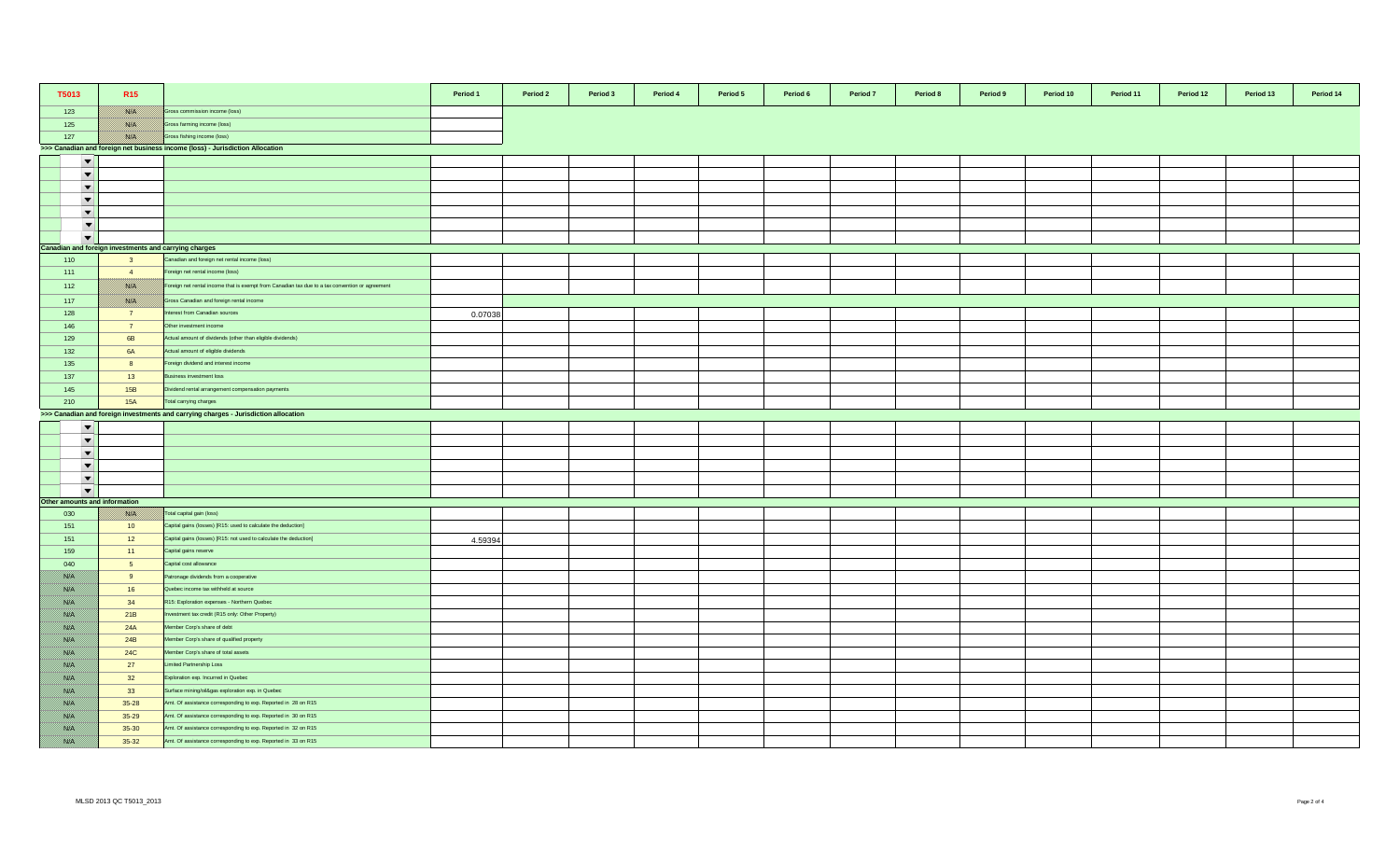| T5013                                 | R <sub>15</sub>                                             |                                                                         | Period 1 | Period 2 | Period 3 | Period 4 | Period 5 | Period 6 | Period <sub>7</sub> | Period 8 | Period 9 | Period 10 | Period 11 | Period 12 | Period 13 | Period 14 |
|---------------------------------------|-------------------------------------------------------------|-------------------------------------------------------------------------|----------|----------|----------|----------|----------|----------|---------------------|----------|----------|-----------|-----------|-----------|-----------|-----------|
| <b>SSIE</b>                           | $35 - 33$                                                   | Amt. Of assistance corresponding to exp. Reported in 33 on R15          |          |          |          |          |          |          |                     |          |          |           |           |           |           |           |
| <b>SSIE</b>                           | 35-34                                                       | Research amt. of assistance corresponding to exp. Reported in 34 on R15 |          |          |          |          |          |          |                     |          |          |           |           |           |           |           |
| <b>SSIP</b>                           | 42                                                          | Percentage of business carried on in Quebec by the partnership          |          |          |          |          |          |          |                     |          |          |           |           |           |           |           |
| 171                                   | 17                                                          | Foreign tax paid on non-business income                                 |          |          |          |          |          |          |                     |          |          |           |           |           |           |           |
| 172                                   | 18                                                          | Foreign tax paid on business income                                     |          |          |          |          |          |          |                     |          |          |           |           |           |           |           |
| 173                                   | 28                                                          | Cdn Exploration Expenses (CEE)                                          |          |          |          |          |          |          |                     |          |          |           |           |           |           |           |
| 174                                   | 29                                                          | Cdn Development expenses (CDE)                                          |          |          |          |          |          |          |                     |          |          |           |           |           |           |           |
| 175                                   | 30 <sup>°</sup>                                             | Cdn Oil and gas property exp (COPGE)                                    |          |          |          |          |          |          |                     |          |          |           |           |           |           |           |
| 176                                   | 31                                                          | Foreign exploration and development expenses (FEDE)                     |          |          |          |          |          |          |                     |          |          |           |           |           |           |           |
| 182                                   | 19                                                          | Eligible amount of charitable donations                                 |          |          |          |          |          |          |                     |          |          |           |           |           |           |           |
| 183                                   | 20                                                          | Eligible amount of cultural and ecological gifts                        |          |          |          |          |          |          |                     |          |          |           |           |           |           |           |
|                                       | >>> Other amounts and information - Jurisdiction allocation |                                                                         |          |          |          |          |          |          |                     |          |          |           |           |           |           |           |
| $\overline{\phantom{0}}$              |                                                             |                                                                         |          |          |          |          |          |          |                     |          |          |           |           |           |           |           |
| $\blacktriangledown$                  |                                                             |                                                                         |          |          |          |          |          |          |                     |          |          |           |           |           |           |           |
| $\blacktriangledown$                  |                                                             |                                                                         |          |          |          |          |          |          |                     |          |          |           |           |           |           |           |
| $\blacktriangledown$                  |                                                             |                                                                         |          |          |          |          |          |          |                     |          |          |           |           |           |           |           |
| $\blacktriangledown$                  |                                                             |                                                                         |          |          |          |          |          |          |                     |          |          |           |           |           |           |           |
| $\blacktriangledown$                  |                                                             |                                                                         |          |          |          |          |          |          |                     |          |          |           |           |           |           |           |
| $\blacktriangledown$                  |                                                             |                                                                         |          |          |          |          |          |          |                     |          |          |           |           |           |           |           |
| $\blacktriangledown$                  |                                                             |                                                                         |          |          |          |          |          |          |                     |          |          |           |           |           |           |           |
| $\blacktriangledown$                  |                                                             |                                                                         |          |          |          |          |          |          |                     |          |          |           |           |           |           |           |
|                                       |                                                             | <b>Renounced Canadian exploration and development expenses</b>          |          |          |          |          |          |          |                     |          |          |           |           |           |           |           |
| 190                                   | 60                                                          | Cdn exploration expense - renunciation                                  | 22.32817 |          |          |          |          |          |                     |          |          |           |           |           |           |           |
| 191                                   | 61                                                          | Cdn development expense - renunciation                                  |          |          |          |          |          |          |                     |          |          |           |           |           |           |           |
| 192                                   | <b>BARA</b>                                                 | Cdn exploration expense - assistance                                    |          |          |          |          |          |          |                     |          |          |           |           |           |           |           |
| 193                                   | filik di k                                                  | Cdn development expense - assistance                                    |          |          |          |          |          |          |                     |          |          |           |           |           |           |           |
| 196                                   | 1880 F                                                      | Reduction - Portion subject int. free                                   |          |          |          |          |          |          |                     |          |          |           |           |           |           |           |
| 194                                   | 1880 F                                                      | Amount - Exp qualifying for ITC                                         | 16.20875 |          |          |          |          |          |                     |          |          |           |           |           |           |           |
| 195                                   | <u> Kill</u>                                                | Amount - Portion subject int. free                                      |          |          |          |          |          |          |                     |          |          |           |           |           |           |           |
| 197                                   | 1880 EU                                                     | BC - Expenses - Tax Credit                                              | 0.07142  |          |          |          |          |          |                     |          |          |           |           |           |           |           |
| 198                                   | <u> Kill</u>                                                | SK - Expenses - Tax Credit                                              | 0.21040  |          |          |          |          |          |                     |          |          |           |           |           |           |           |
| 199                                   | 1880 Oli                                                    | MB - Expenses - Tax Credit                                              |          |          |          |          |          |          |                     |          |          |           |           |           |           |           |
| 200                                   | <b>BARA</b>                                                 | ON - Expenses - Tax Credit                                              |          |          |          |          |          |          |                     |          |          |           |           |           |           |           |
| 1880 Oʻli                             | 62                                                          | Quebec Exploration Expense                                              | 12.07034 |          |          |          |          |          |                     |          |          |           |           |           |           |           |
| <u> 1880. SV</u>                      | 63                                                          | Quebec surface mining exploration or oil and gas exploration expenses   | 7.47236  |          |          |          |          |          |                     |          |          |           |           |           |           |           |
| <u>1880 (19</u>                       | 64                                                          | Exploration expenses - Northern Quebec                                  | 0.55634  |          |          |          |          |          |                     |          |          |           |           |           |           |           |
| <u> 1880. SV</u>                      | 65                                                          | Security issues expenses                                                |          |          |          |          |          |          |                     |          |          |           |           |           |           |           |
| <u>1880 (19</u>                       | 66-60                                                       | Amt. of assistance corresponding to exp. reported in 60                 |          |          |          |          |          |          |                     |          |          |           |           |           |           |           |
| <b>RACINA</b>                         | 66-61                                                       | Amt. of assistance corresponding to exp. reported in 61                 |          |          |          |          |          |          |                     |          |          |           |           |           |           |           |
| <b>SSIP</b>                           | 66-62                                                       | Amt. of assistance corresponding to exp. reported in 62                 |          |          |          |          |          |          |                     |          |          |           |           |           |           |           |
| filman k                              | 66-63                                                       | Amt. of assistance corresponding to exp. reported in 63                 |          |          |          |          |          |          |                     |          |          |           |           |           |           |           |
| 1880 Oliveill                         | 66-64                                                       | Amt. of assistance corresponding to exp. reported in 64                 |          |          |          |          |          |          |                     |          |          |           |           |           |           |           |
| <b>Tax Shelter Information</b><br>201 | 50                                                          | Number of units acquired                                                |          |          |          |          |          |          |                     |          |          |           |           |           |           |           |
| 202                                   | 51                                                          | Cost per unit                                                           |          |          |          |          |          |          |                     |          |          |           |           |           |           |           |
|                                       |                                                             |                                                                         | 25,00000 |          |          |          |          |          |                     |          |          |           |           |           |           |           |